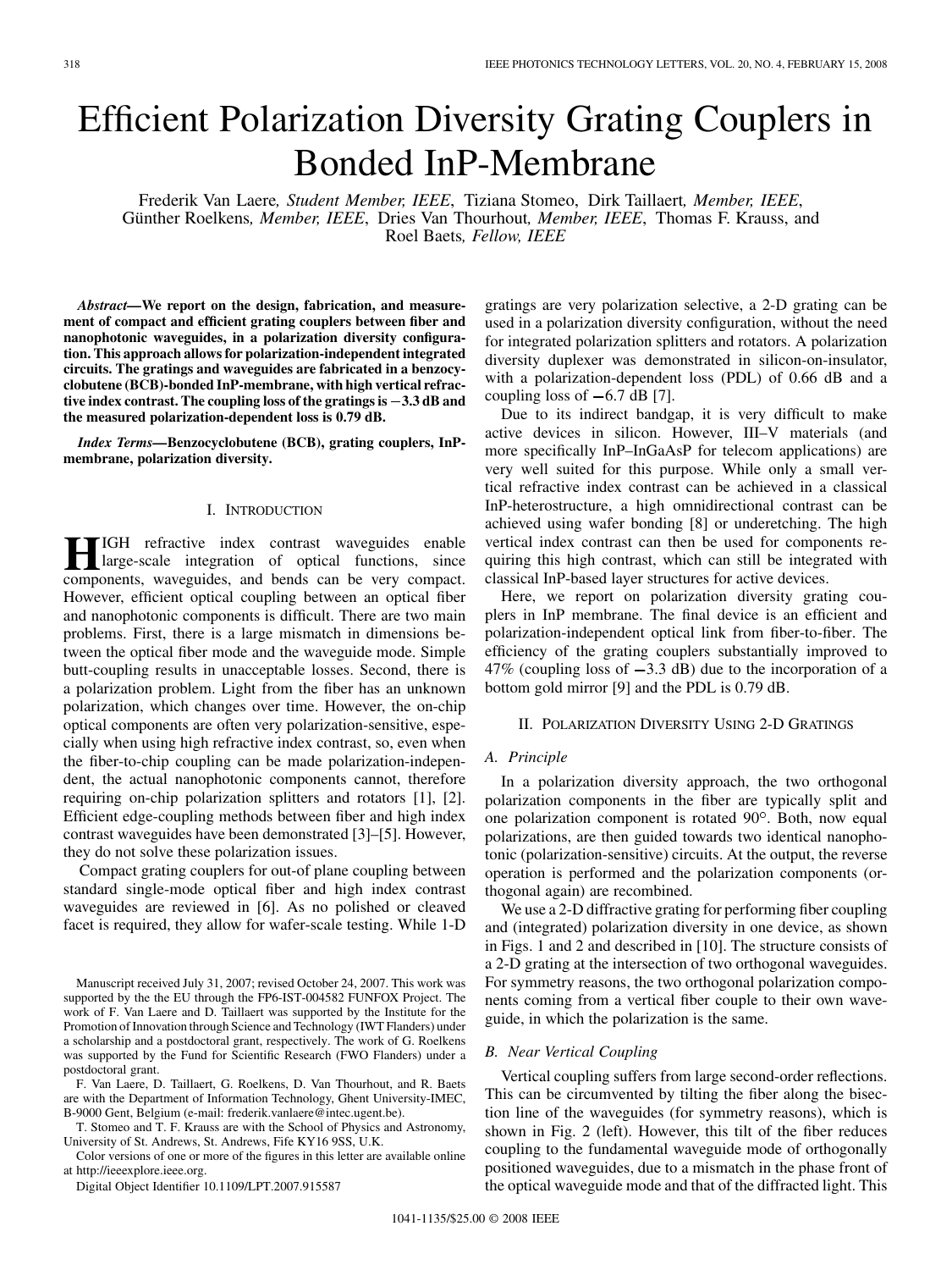

Fig. 1. (Left) Polarization diversity using 2-D grating couplers and a (near) vertical positioned fiber. (Right) Cross section of the simulated structure.



Fig. 2. Top view. (Left) 2-D grating with near vertical coupling and rotated waveguides. (Right) K-vector diagram. Angles  $\phi$  and  $\psi$  are indicated.

can be solved by rotating the waveguides (while preserving the symmetry along the bisection line). We explain this effect by a  $k$ -vector diagram [Fig. 2 (right)]. The relation

$$
\vec{k}_{\rm wg} = \vec{k}_{\rm in,proj} + \vec{K} \tag{1}
$$

with  $\overrightarrow{k}_{\text{wg}}$  the wave vector of the optical waveguide mode,  $\overline{k}$ <sub>in, proj</sub>, the projected wave vector of the incident fiber mode, and  $K$  the reciprocal lattice vector of the grating, results in the following equations:

$$
\frac{2\pi}{\lambda} n_{\text{eff}} \sin(\psi) = \frac{2\pi}{\lambda} \sin(\phi) \cos\left(\frac{\pi}{4}\right) \tag{2}
$$

$$
\frac{2\pi}{\lambda} n_{\text{eff}} \cos(\psi) = \frac{2\pi}{\lambda} \sin(\phi) \cos\left(\frac{\pi}{4}\right) + \frac{2\pi}{\Lambda} \tag{3}
$$

with  $\phi$  the tilt angle of the optical fiber [Fig. 2 (left)] and  $\psi$  the angle of the waveguide [Fig. 2 (right)]. For a given angle  $\phi$  of the fiber, (2) can be used to calculate the waveguide angle  $\psi$ . And for these values  $\phi$  and  $\psi$ , (3) can be used to calculate the grating period. The effective index  $n_{\text{eff}}$  is the effective index of the waveguide mode in the case of a weak grating. For high index contrast gratings, this is an approximation and rigorous design requires full 3-D calculations on the entire structure (gratings and rotated waveguides together). We have not done these simulations, but we have experimentally verified these effects.

## III. DESIGN

The 2-D grating parameters were obtained using 3-D finitedifference time-domain (FDTD) simulations (grid of 20 nm) on a reduced structure. In order to keep the computational effort within limits, only one row of holes (20 periods) in the lateral direction was simulated. A cross section of the structure is shown in Fig. 1 (right). The optical power that is diffracted upwards was modeled. As no light is diffracted downwards due to the



Fig. 3. (Left) Microscope image of the sample before bonding. (Light-hatched regions are gold covering the gratings. They will form the bottom mirror after bonding.) Gratings are inside the rectangles. (Top right) Top scanning electron microscope view of the grating before bonding. (Bottom right) Cross section of a fabricated structure after bonding.

presence of the gold mirror, the coupling strength of the grating and from that the coupling to a Gaussian fiber mode can be calculated [6], [11]. This results in a period of 640 nm (near vertical coupling at  $10^{\circ}$ ), an etch depth of 100 nm, and a hole diameter of 420 nm. The benzocyclobutene (BCB) spacing layer between the InP-membrane grating and the gold bottom mirror has a major influence on the coupling efficieny [9], [12]. Coupling is optimal for a 620-nm BCB spacer layer. For  $\phi = 10^{\circ}$  and  $n_{\text{eff}} = 2.73$  ( $n_{\text{eff}}$  of the waveguide), (2) results in  $\psi = 2.57^{\circ}$ . Using these values, (3) results in a period of 595 nm (instead of the simulated 640 nm), the discrepancy being due the fact that (3) assumes weak gratings, which is not the case here.

## IV. FABRICATION

The layer structure consists of a 300-nm InP-membrane layer on top of a InGaAsP ( $\lambda_g = 1.22 \ \mu m$ ) etch-stop layer on an InP-substrate. Gratings ( $12 \mu m \times 12 \mu m$ ) and waveguides were defined with e-beam lithography and etched into the InP-membrane layer to a depth of 100 nm. Afterwards, a BCB layer of 620 nm was spin-coated onto the InP-die, and cured for 1 h at 250  $\rm{^{\circ}C}$  in a nitrogen environment. A 60-nm-thick gold layer was evaporated above the gratings, using lift-off. This gold layer will serve as the grating bottom mirror. Then, the InP-sample was bonded onto a GaAs host-substrate with a  $1-\mu$ m-thick BCBlayer [8]. This BCB-layer was also cured for 1 h at  $250 °C$  in a nitrogen environment. The InP-substrate was removed using lapping and wet-etching in HCl until the InGaAsP etch stop layer was reached. Finally, the InGaAsP etch-stop layer was removed using wet-etching in  $H_2O : H_2SO_4 : H_2O_2$ . A picture of the structure prior to bonding and a cross section is shown in Fig. 3.

#### V. MEASUREMENTS

#### *A. Determination of the Optimal Waveguide Angle*

First, the influence of the waveguide angle was assessed. The layout of the structure is shown in Fig. 3. Both input and output grating are placed at the intersection of two  $(12 \mu m)$  wide) nearly orthogonal waveguides. The wide waveguides are tapered adiabatically to single-mode bent waveguides (600 nm wide), in order to connect input and output gratings. On the sample, the waveguide angles are varied. A standard SMF-28 input fiber, connected with a tunable laser is positioned above the input